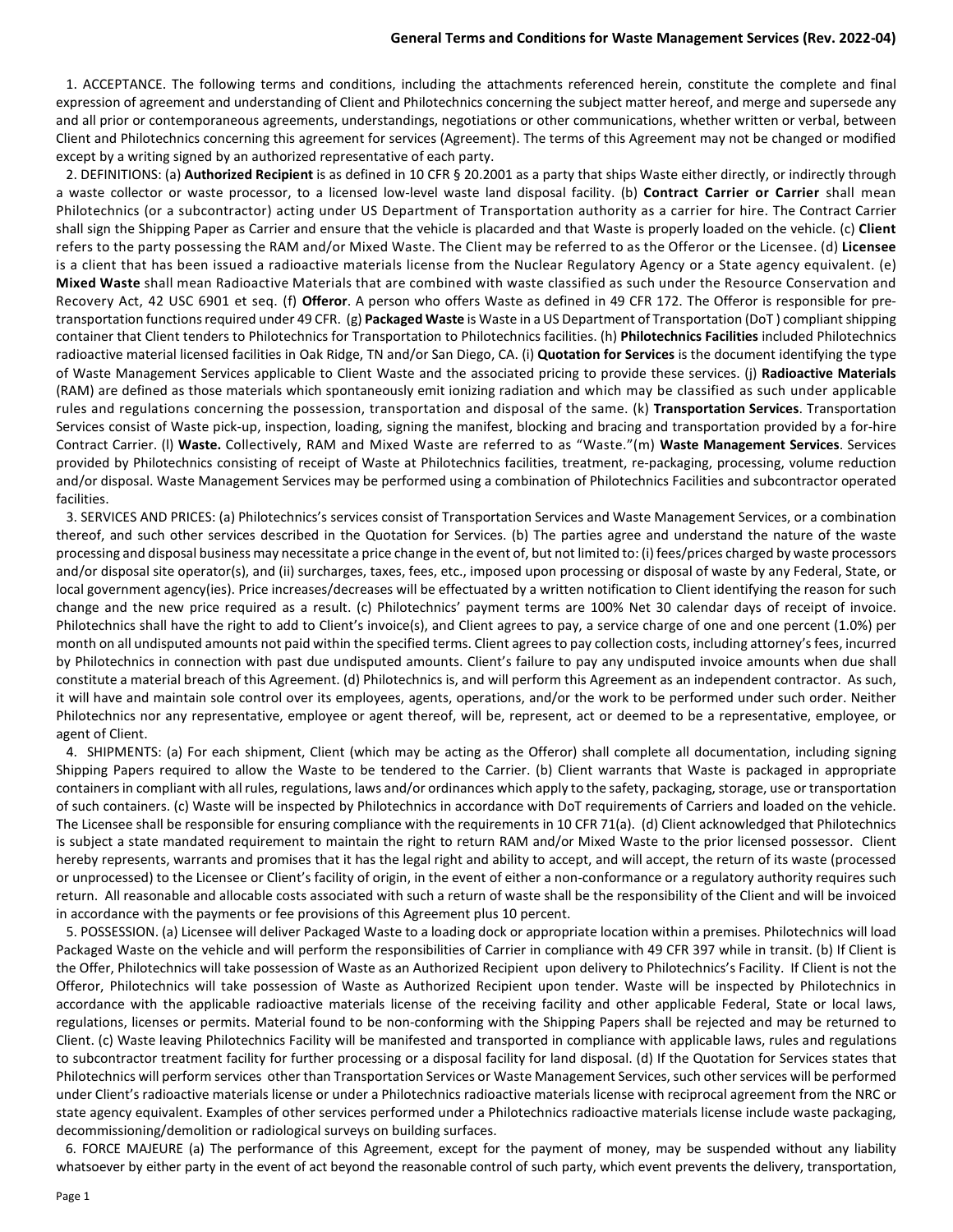## **General Terms and Conditions for Waste Management Services (Rev. 2022-04)**

acceptance or disposal of waste. (b) The performance may be suspended by either party in the event of any Federal, State or local government requests, laws, regulations, orders, directives or actions, including but not limited to those arising out of or incidental to the Low-Level Radioactive Waste Policy Act of 1980 any amendments thereto, the effect of which is to prevent the delivery, transportation, acceptance or disposal of lowlevel radioactive wastes. (c) If Philotechnics suspends the performance under the terms of this Force Majeure clause, Philotechnics shall not be responsible for any costs or expenses which may arise as a result of such suspended performance.

 7. ASSIGNMENT. This Agreement may not be assigned, conveyed, or transferred without the prior written consent of Philotechnics. Any attempted assignment, conveyance or transfer without the required consent will be null and void. The respective rights and obligations of the parties under this Agreement shall inure to the benefit of, and be binding upon, the parties' permitted successors and assigns.

 8. WAIVER. The failure of either party to insist, in any one or more instances, upon the strict performance of any provision of this Agreement shall not be construed as a waiver or other relinquishment of such party's right to insist upon such strict performance of said provision or any other provision hereof or any other provision of this Agreement. Any waiver by either party of any provision hereof or any other provision of Agreement shall be in writing signed by an authorized representative of the party to be bound and shall not be construed or deemed to be a waiver of any subsequent breach of the same provision or of any other provision unless such a waiver is expressed in writing as aforesaid.

 9. NOTICES. Any notice, communication, or statement required to be given to Philotechnics under this Agreement must be in writing to: Philotechnics, Ltd., 201 Renovare, Oak Ridge, TN 37830, Attn: Contracts Administrator.

 10. WARRANTY. (a) Philotechnics understands the risks presented to persons, property and the environment in the handling, transportation, storage, treatment and disposal of radioactive waste, and that Philotechnics is qualified to perform the services required hereunder. Accordingly, Philotechnics warrants that it possesses, and will maintain, all permits, licenses, certificates and approvals necessary for the performance of the services hereunder. (b) Philotechnics warrants to Client that the services to be performed hereunder will: (i) be performed by qualified and competent personnel in accordance with industry practice appropriate to the nature of the services rendered at the time performed; (ii) comply with all applicable laws, rules, regulations and ordinances; and (iii) be performed in a safe and workmanlike manner. This warranty of the services to be performed shall expire with respect to a given service one (1) year after such service was performed. In the event any portion of the services to be performed hereunder fails to comply with this warranty obligation and Philotechnics is promptly notified in writing of such failure, and in no event later than thirty (30) days after the expiration of the applicable warranty period, Philotechnics will promptly re-perform such portion of the services work without additional compensation from Client or, if re-performance is impracticable in the sole judgment of Philotechnics, then Philotechnics will refund the amount of the compensation paid to Philotechnics for such portion of the services. (c) Without limiting Philotechnics' rights under this clause, Philotechnics will reasonably consult with Client as to the election, timing and manner of any reperformance, replacement or adjustment to be made by Philotechnics, giving consideration to such factors as Client's operating requirements and costs, as well as the respective costs to Philotechnics of the various alternatives. After Philotechnics has made its election, it will notify the Client, who shall have the opportunity to request an alternative corrective action; provided such alternative corrective action does not enlarge or adversely affect Philotechnics' warranty obligations under this clause and Client and Philotechnics agree on any necessary price adjustments as a result, Philotechnics will take such alternative corrective action. (d) All guarantees made by Philotechnics in connection with this Agreement are limited to those set forth in this Article. Philotechnics makes no other warranties or guarantees, express or implied. IMPLIED WARRANTIES OF MERCHANTABILITY AND FITNESS FOR A PARTICULAR PURPOSE, AND ALL WARRANTIES ARISING FROM COURSE OF DEALING OR USAGE OF TRADE ARE SPECIFICALLY EXCLUDED.

 11. INDEMNIFICATION. To the extent caused by the negligent or willful act or omission of either party, its employees, agents or subcontractors in the performance hereof, of this Agreement, such party ("Indemnifying Party") agrees to indemnify, save harmless and defend the other party ("Indemnified Party") from and against any and all liabilities, claims, penalties, forfeitures, proceedings, suits, and the costs and expenses incident thereto including costs of defense, settlement, and reasonable attorney's fees, but excluding special and consequential damages such as loss of profit (hereinafter "Claims"), which the Indemnified Party may hereafter incur or become responsible for as a result of death or bodily injuries to any person, destruction of property of whatever kind or any other interest, or contamination of or adverse effect on the environment, or any violation of governmental laws, regulations or orders. The indemnification obligation of each party hereunder is subject to the following: (i) the Indemnified Party shall provide prompt notice to the Indemnifying Party of any Claim for which indemnification may be sought; (ii) Indemnified Party shall have the opportunity to participate fully, at its expense, in any administrative or judicial proceeding, including any settlement negotiations, with respect to any Claim for which indemnification may be sought; (iii) no settlement agreed to with respect to any Claim for which indemnification will be sought without the prior consent of Indemnified Party which consent shall not be unreasonably withheld; and (iv) the Indemnified Party shall be obligated to exert reasonable efforts to mitigate any loss or damage for which it may seek indemnification.

 12. INSURANCE. Philotechnics will maintain the following insurance at its expense during the term of this Agreement: (a) Worker's Compensation, Statutory; (b) Employer's Liability, \$500,000 each occurrence; (c) General Liability, \$1,000,000 per occurrence and aggregate combined single limit; (d) Automobile Liability, \$1,000,000 each occurrence combined single limit.

 13. LIMITATION OF LIABILITY. (a) Regardless of any other provision of this Agreement, under no circumstances will Philotechnics be liable to Client whether in contract, tort (including negligence and strict liability) under any warranty or otherwise, for any incidental, indirect, special or consequential damages of any kind, nature or amount whatsoever, including but not limited to loss of profits or revenue, even if advised of the possibility of such damages. (b) The remedies set forth herein are exclusive and the total cumulative liability of Philotechnics under or in connection with this Agreement, or as a result of any act or omission in connection therewith or related thereto, whether in contract, in tort (including negligence and strict liability), under any warranty, or otherwise, shall be limited to the compensation received by Philotechnics under this Agreement. (c) The provision of this clause shall survive the expiration or termination of this Agreement, and shall apply and control notwithstanding any other conflicting or inconsistent provision hereof or this Agreement, to the fullest extent permitted by applicable law.

 14. DISPUTES AND GOVERNING LAW. (a) The parties agree to exercise reasonable efforts toward the prompt and equitable settlement of any controversy, claim or dispute arising out of or relating to this Agreement, or breach thereof, through amicable consultation and negotiation by their respective management and, if agreed by such management representatives, through a mutually agreeable alternative dispute resolution proceeding (ADR). All such consultation and negotiation shall be confidential and shall be deemed as compromise and settlement negotiations